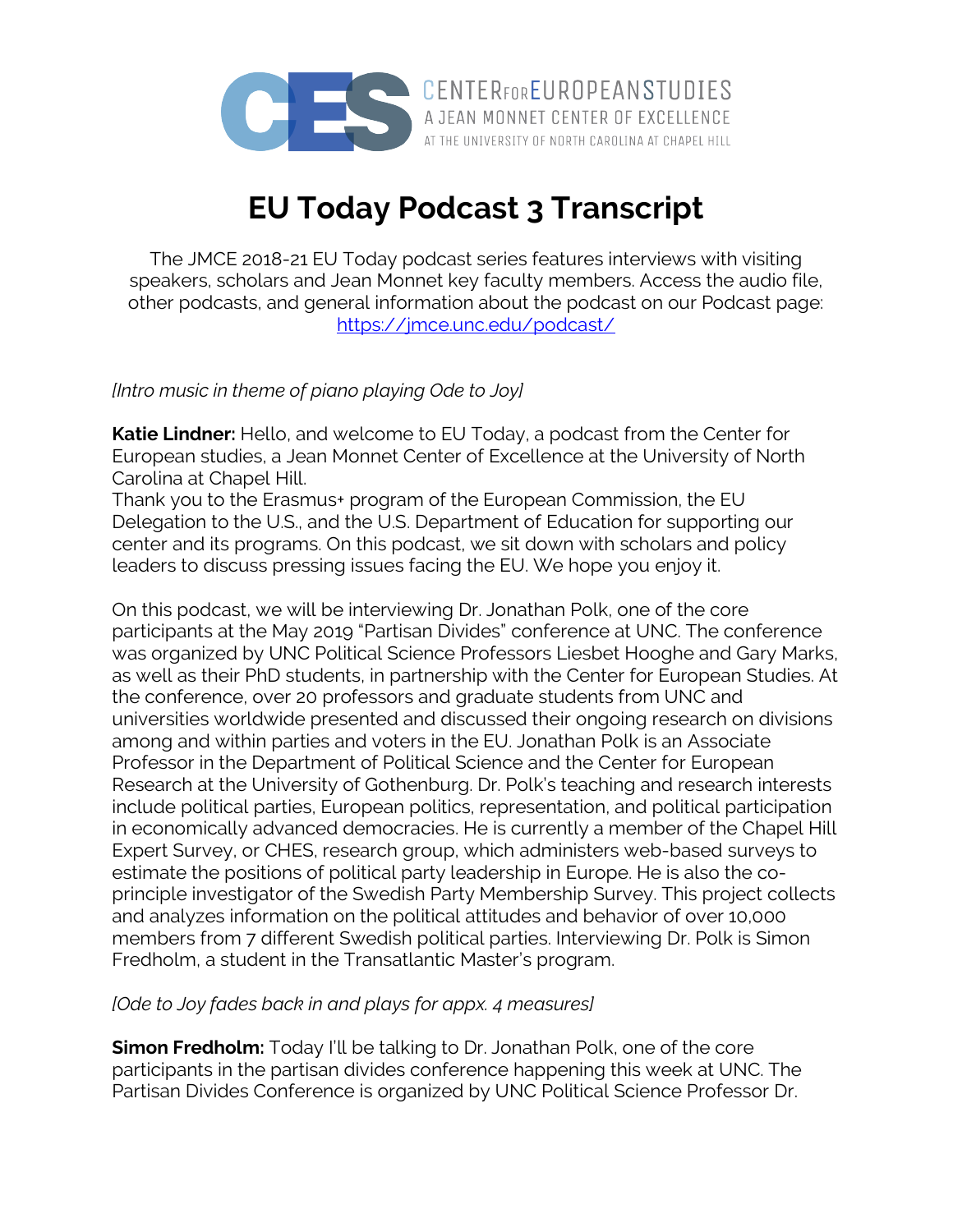

Liesbet Hooghe and Dr. Gary Marks and their PhD students, in partnership with the Center for European Studies. At the conference, over 20 professors and graduate students from UNC and universities worldwide will present and discuss their ongoing research on divisions among and within parties and voters in Europe. You're at UNC this week to take part in the conference on partisan divides—could you tell us what this conference will focus on and about the research you will present?

AT THE UNIVERSITY OF NORTH CAROLINA AT CHAPEL HILL

**Dr. Jonathan Polk:** Sure thing. The conference's focus is largely driven by Gary and Leisbet's research interest in the nature of cleavage politics in Contemporary European societies. As you probably know yourself, European party systems have been undergoing substantial change in recent years and there are a number of new challenger parties that have arisen to compete against more traditional mainstream parties, and there's a lot of discussion of whether were finding dealignment within the electorate so that voters are no longer stably connected to political parties over lasting, long standing divisions, as opposed to the idea of realignment, which would suggest that there's a kind of restructuring of the party competition and new divides are emerging that are increasingly responsible for the way voters and parties are connected to one another.

The research I'm presenting at the conference is coauthored with my colleague at the University of Bergen Raimondas Ibenskas, and what we're looking at in particular is responsiveness of political parties to shifts in public opinion. The classic research on this topic suggests that there is a distinction to be made between the way mainstream parties respond to changes in public opinion and the way that niche or challenger parties respond to changes in public opinion. Where the mainstream parties by and large respond primarily to shifts in central tendency of the overall electorate, so all voters. So, when the central tendency the mean position of the average voter shifts to the left or the right on the left/right scale, mainstream parties tend to follow that shift. Meanwhile, niche parties are more likely to focus on the central tendency of their specific electorate, so the people who have voted for them in the past.

What we find in a new analysis that looks at more updated data, from 1999-2014 using the Chapel Hill Expert Survey, as well as many different national and European surveys of the public, is that now mainstream parties increasingly behaving the way niche parties used to, in that they are overwhelmingly more responsive to incongruence that exists between themselves and their partisan supporters. So, they're more responsive to this whereas the niche parties are not responding to changes in left/right politics at all because they are focused on fundamentally different issues than those that relate to the left/right division for the most part. So that's what I'm going to be presenting on.

**Simon Fredholm:** It's clear that there are several types of divides between political parties, but you've also done some work on division within parties, which is a newer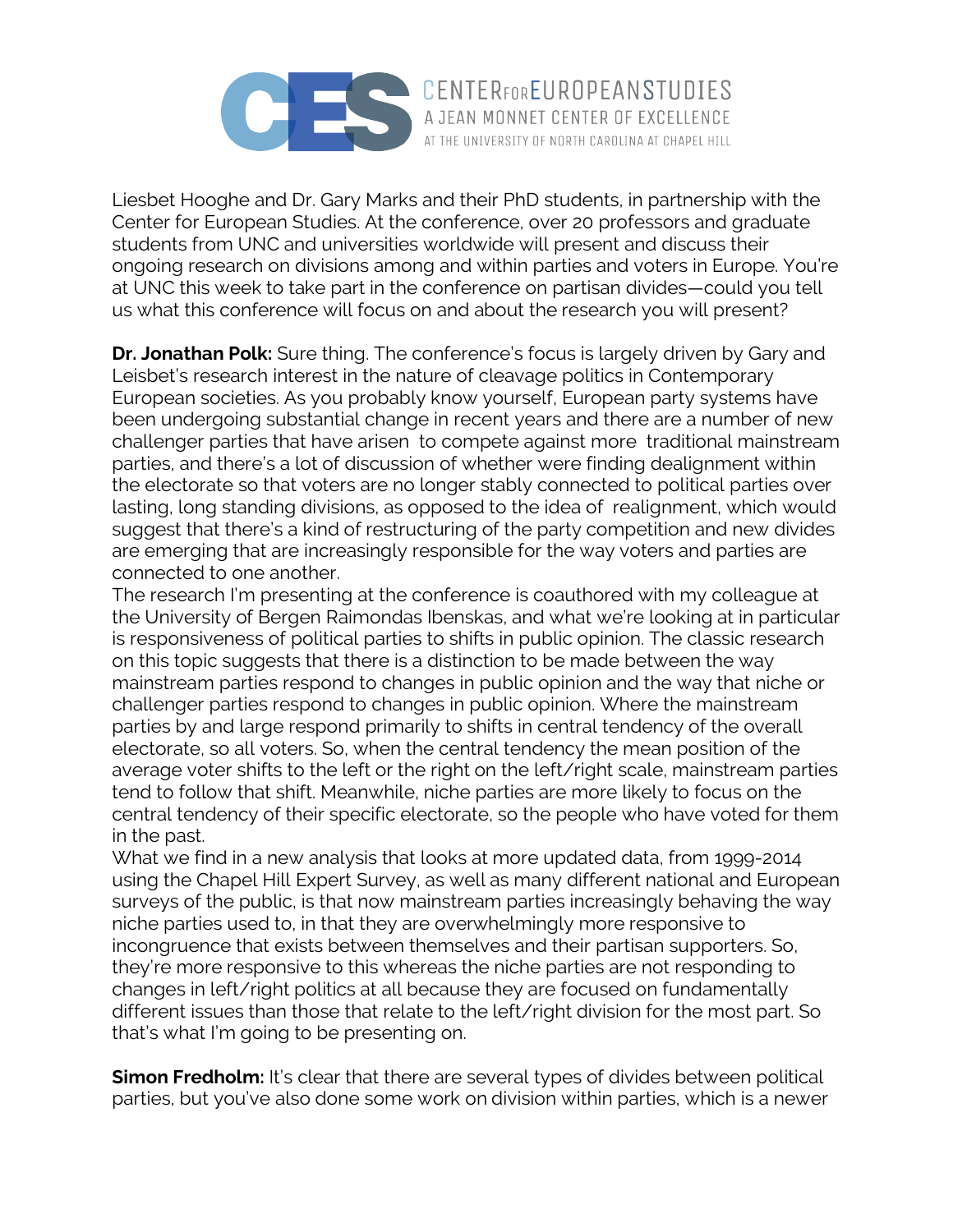

area of research in contemporary political science. What do we know so far about the nature of internal party division, and where is this research headed next?

**Dr. Polk:** My research on internal divisions within parties was largely driven by my experience running the Swedish Party membership survey, which I'm currently administering with a colleague at the University of Aarhus, Ann-Kristin Kölln. It's in its second wave, so we had one survey that went out in 2015, and another that were receiving the data now in 2019, and this allows us to probe ideological divisions and various other types of divisions that exist within political parties. As far as what we know, we know that there is in fact quite a diversity within political parties in terms of their overall cohesiveness and the divisions that exist within them. A lot of the work she and I are doing at the very moment now are trying to understand more about the nature of these divisions, whether they are primarily about different kinds of ideological factions within a political party or are they largely a reflection of different kinds of organizational structures within the party. So that the party leadership or the party elite are fundamentally different than the rank and file membership, not only as it relates to their ideological positions but just because of the nature of the relationship they have to the party itself. So, I think the contemporary work that is being done on internal party divisions is very much focused on understanding the most salient divisions that exist within these political parties, and of course how that ends up affecting both the personnel of the parties and as well as the policy stances that these parties ultimately take.

**Simon Fredholm:** You're also a part of the Chapel Hill Expert Survey research group. Could you share a bit with our listeners about what this group does and how the surveys are used in political science research?

**Dr. Polk:** Absolutely. I've been really proud to be part of the Chapel Hill Expert Survey since the 2010 wave. The Chapel Hill Expert Survey is the longest running survey of party positions in European democracies. It runs in a continuous time series from 1999 up to a most recent wave that we are just about to collect now in 2019. So, once we have collected this 2019 data, we'll have 20 years and several different data points of time of the positions that political parties take in the European Union as well as in the candidate states for European Union membership. The idea behind it is to understand where different parties stand on different political dimensions—left/right, economic politics/cultural politics, which we use this GALTAN terminology to understand and measure, and then primarily, how these different ideological positionings of parties relate to the way they interact with and position themselves on the European Union and European integration. For the most part that is what the was originally designed to deal with and that is largely what scholars in the community use it for now.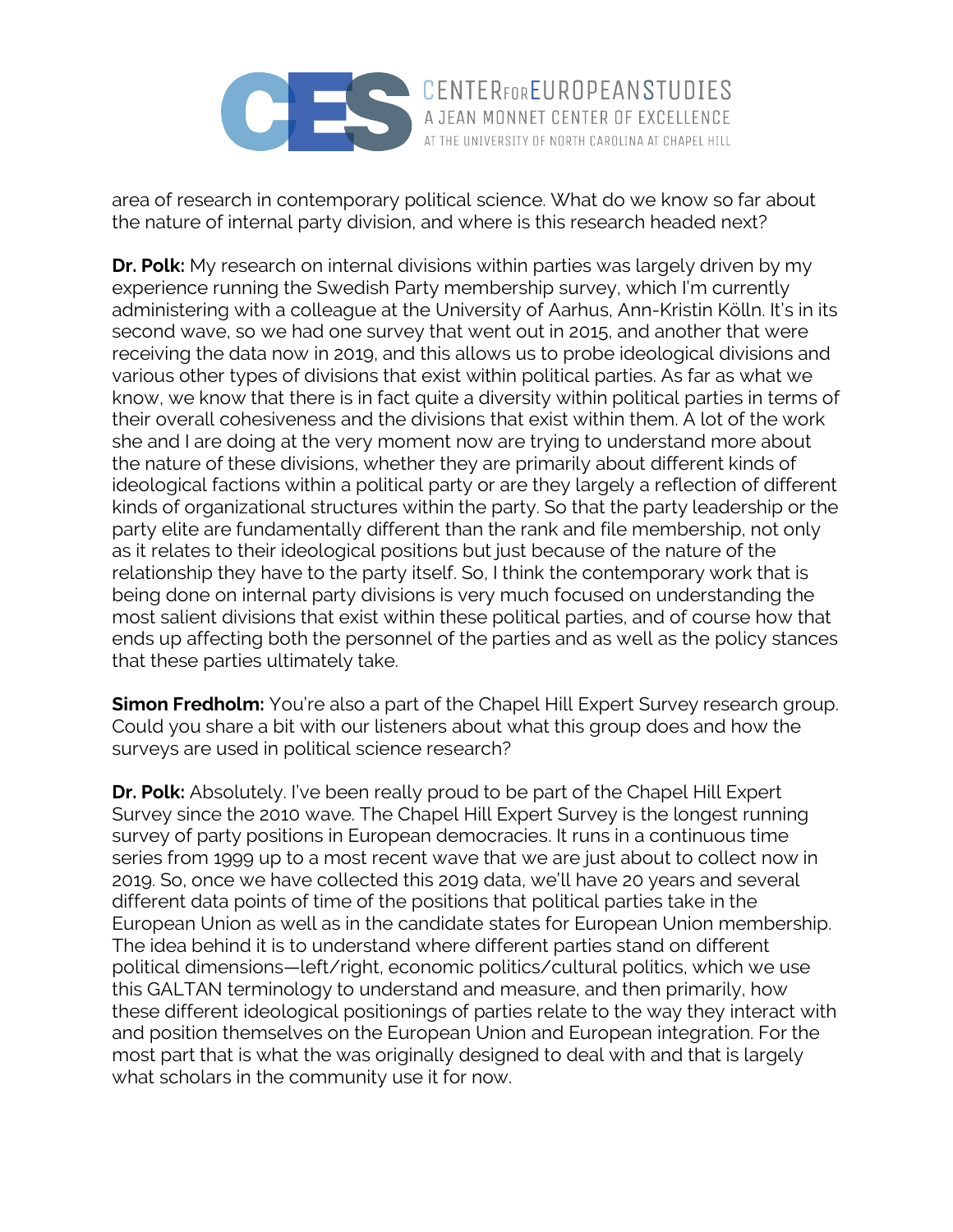

**Simon Fredholm:** UNC and your home institution, the University of Gothenburg, have been partners in European research and study. Could you tell me more about the main goals of this partnership? How has this partnership made students, researchers, and the universities stronger, and how has it benefitted your own work?

**Dr. Polk:** I'm extremely proud of the relationship that the University of Gothenburg and the University of North Carolina have developed and continue to develop. The main goals from my perspective is to enhance the quality of the education and the teaching and the research that's being done by the students themselves as well as the faculty by exchanging ideas and different approaches to studies of European politics and society, and I think we've been very successful on all of those fronts. For me personally, it's been very good to be able to combine my research life, which as we've previously mentioned in the question before, is very much woven into the Chapel Hill University of North Carolina political science community, with my teaching and research life at the University of Gothenburg. And to bring colleagues together in education and research there has been extremely useful for me and edifying, as well.

**Simon Fredholm:** One interesting article you recently published in the party politics journal with Jan Rovny is called "New Wine in Old Bottles: Explaining the Dimensional Structure of European Party Systems." Tell me about the core findings of this research—what's the "new wine" in European politics?

**Dr. Polk:** We actually just recently received some attention about that paper because of the Spanish election results that just took place where Vox, the new farright party, anti-immigration party in Spain, did not do quite as well as some commentators expected. In particular they had a difficult time picking up potentially working-class voters because of their fairly right-standing economic positions. The fundamental argument of "new wine in old bottles" with Jan Rovny is that the relationship between economic, left/right, and cultural politics, or GALTAN, differs across countries in Europe based on, to a large extent, the experience they had with religious struggles in the late 19<sup>th</sup> century, particularly as it relates to questions of education. And in a lot of the countries of southern Europe, where the Catholic church had a strong role in society, there is a way in which the cultural and the economic have fused together in a more unidimensional structure that creates an extremity cross left/right and GALTAN positioning that ends up being fundamentally different than the nature of political competition in the more northern European Protestant legacy countries.

And so, the basic argument is although religious divisions currently are not the central content of competition on the GALTAN dimension—now it's immigration, for the most part—those fundamental structures to the party systems are still largely determined by cleavages in the past.